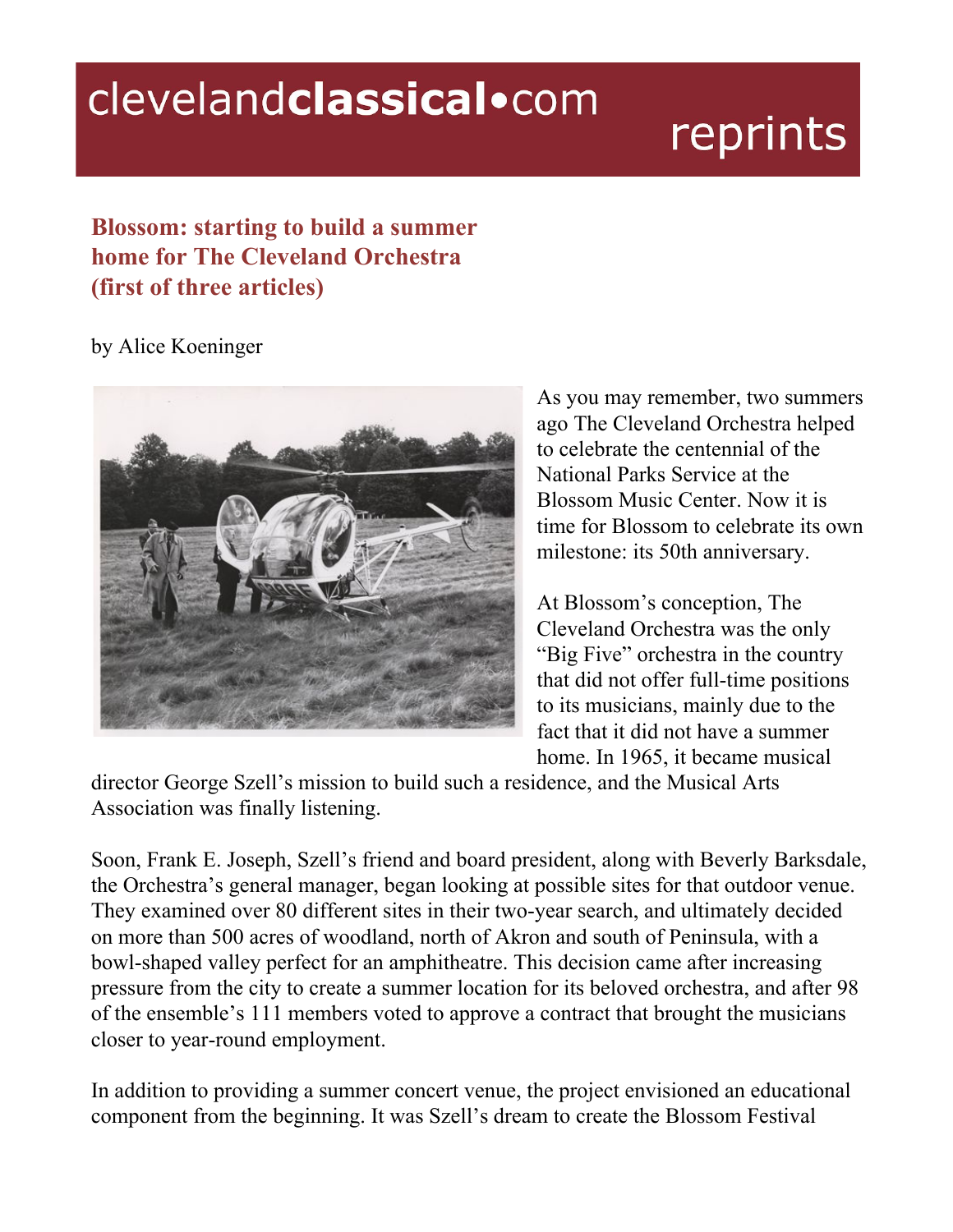School, headed by associate conductor Louis Lane, that would train students in chamber music. By enlisting orchestra members to coach chamber music and teach private lessons, Szell intended for the musicians to pass on his philosophy that TCO performs as one big chamber ensemble.

In an interview last month with this publication, Kent/Blossom Festival director Ricardo Sepulveda said, "They originally planned to build the school next to Blossom with a space for performances, classrooms, and practice rooms, but since Kent State had just opened a new music building only 10 miles away, they opted for locating the school there instead."



Blossom could be described as TCO's "problem child." In 1966, the Musical Arts Association struck a deal with the Seibert Development Enterprises, Inc. to expand the area around the site to almost 1500 acres. This land was originally intended for golf courses and a residential area, but was promised to the MAA unless Seibert had obtained other financial commitments for the development of the land. In 1968, the deadline for those commitments had passed, but Seibert refused to give up the land, leading to a publicized lawsuit between Blossom and Seibert Development Enterprises. In the end, they settled on the original plan of around 500 acres, which protected the land around Blossom from development and noise pollution.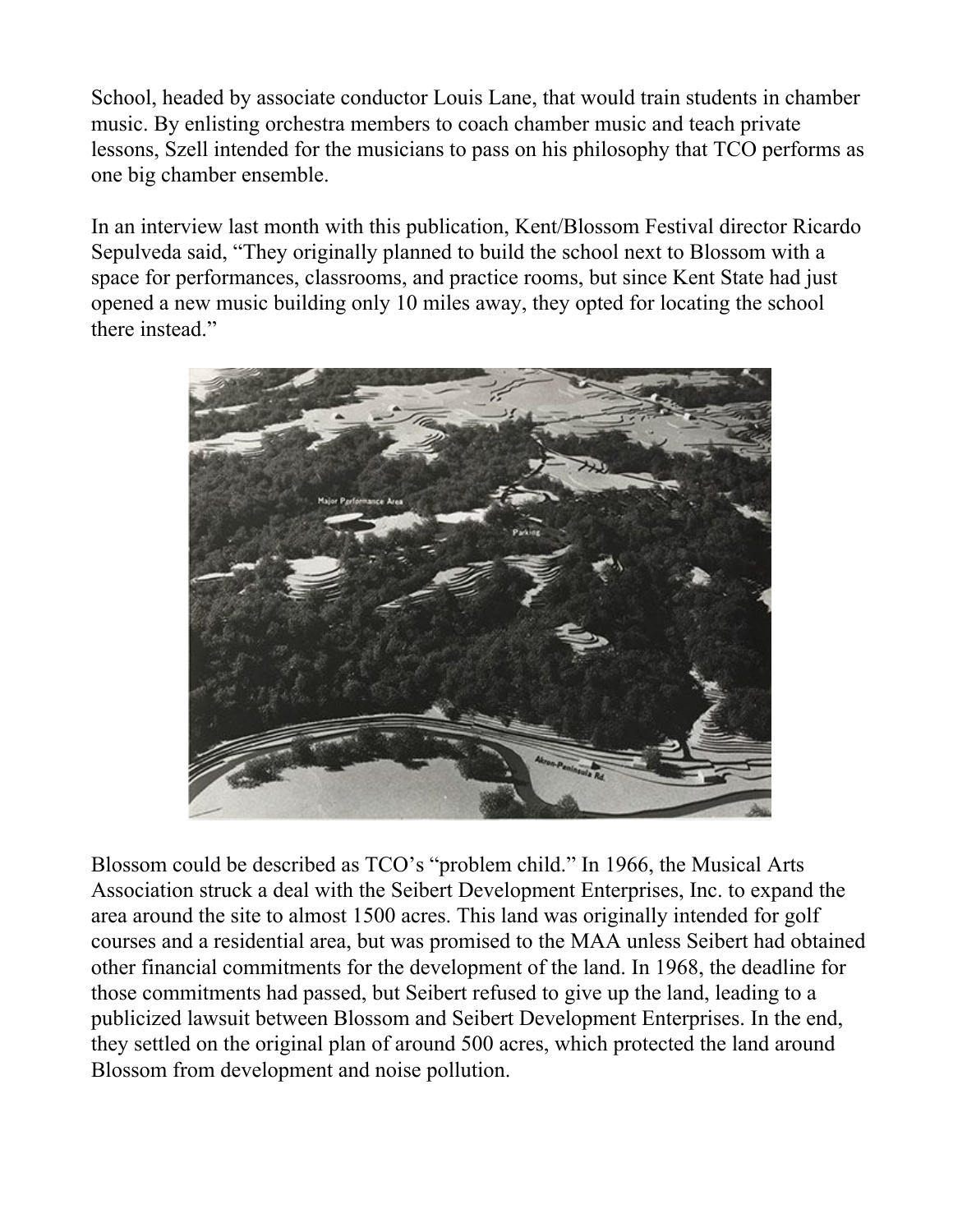Then there was the problem of raising the money to build the actual concert venue. At its birth, Blossom Music Center was estimated to cost \$2-3 million. The Blossom family, who had a history of supporting the orchestra, donated \$1.3 million. The board voted unanimously to name the site after the family as a thank-you for their generosity. Some were concerned that "Blossom" sounded too much like a flower, but all eventually agreed that Blossom carried enough weight since it was a family name, and not made-up.



Szell's concerns and requirements for the amphitheatre would impact the budget — his desires included airconditioning the open-air stage, hiring an acoustician, and having personal input on all the designs. The architectural firm of Schafer, Flynn, and van Dijk were entrusted with the plan for the complex. Peter van Dijk was commissioned to design the pavilion, and Christopher Jaffe was retained as the acoustician. Szell put pressure on all involved parties to make rapid progress.

Then, there was the issue of providing water on the Blossom grounds. No matter how deep wells were dug, the engineers could not find a sufficient supply of water. A large water main had to be installed, adding to the cost of utilities.

Ultimately, the music prevailed over the physical challenges. The idea for Blossom's design stemmed from the desire for music to be made accessible to as many people as possible. Szell said, "The whole idea of the Blossom Festival is to give the greatest possible number of people the opportunity to hear the orchestra. I believe the Blossom